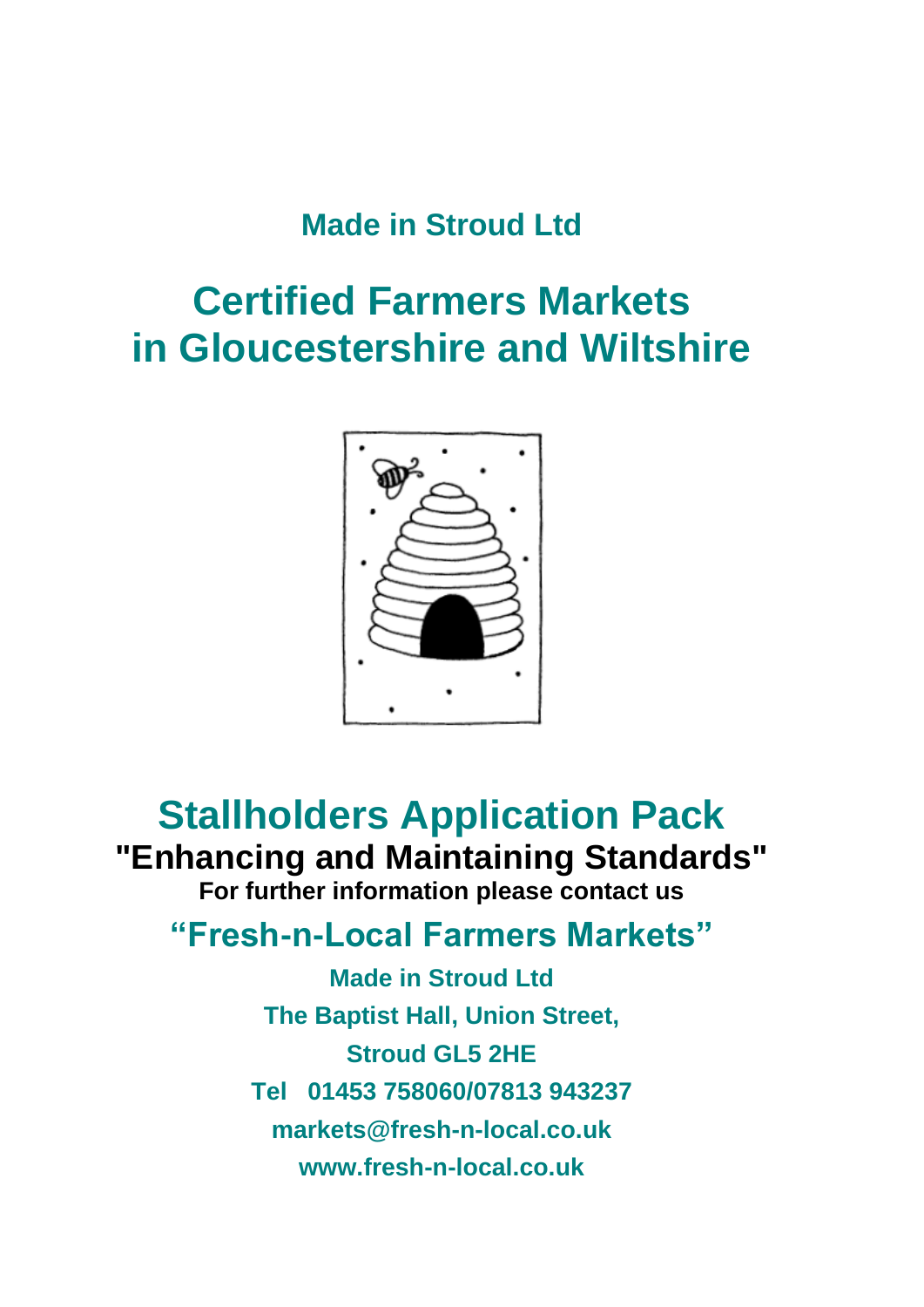#### *"How do I apply ?"*

- 1. Fill in your application form (find at back of pack)
- 2. Return it to Made in Stroud, together with the supporting documents listed in the checklist. You will be invoiced £25 for registration once we are able to offer you a stall. Alternatively, you may wish to enclose a cheque for £25 made payable to Made in Stroud Ltd. (We will destroy the cheque if your application is not accepted).

Where applicable, a copy of your current product labels together with your completed application form may be passed to the local Trading Standards. You may receive guidance in the form of a letter regarding your labelling.

Your environmental health department (based in your local authority) may also be sent a copy of your application form.

#### **Document checklist - include the following with your application form:**

- ❖ a copy of your current product labels to be passed to Trading Standards not necessary if you are selling loose fresh fruit, vegetables, plants and unwrapped foods
- ❖ your current basic food hygiene certificate (Foundation Certificate) if applicable (see safe food policy)
- ❖ proof that your food business is registered with your local authority
- ❖ copy of certificate(s) for any assurance schemes, e.g. LEAF, FABBL, Soil Association, Organic Farmers & Growers, etc.
- ❖ Proof that any Electrical and Gas appliances to be used at the markets have been Safety/PAT tested within the past 12 months.
- ❖ an up-to-date copy of your public and product liability insurance certificate

When your paperwork is received, we will consider whether your business falls within our market rules, whether you live within our area and whether we have space for you at any of our markets.

#### **Please allow a minimum of 3 weeks for us to consider our decision. Once accepted:**

- We will contact you to let you know
- We may pass a copy of your application and relevant documents to your local trading standards and environmental health officers.
- You will be required to adhere to the rules and safe food policy enclosed.
- You will be required to fill out a new application form and send up-to-date contact details, insurance certificates, labels and product lines **annually**. If you are part of an assurance scheme you are required to send us a copy of a current certificate. Please inform us immediately of any change of contact details, or of any new products you wish to apply to sell through fresh-nlocal farmers markets.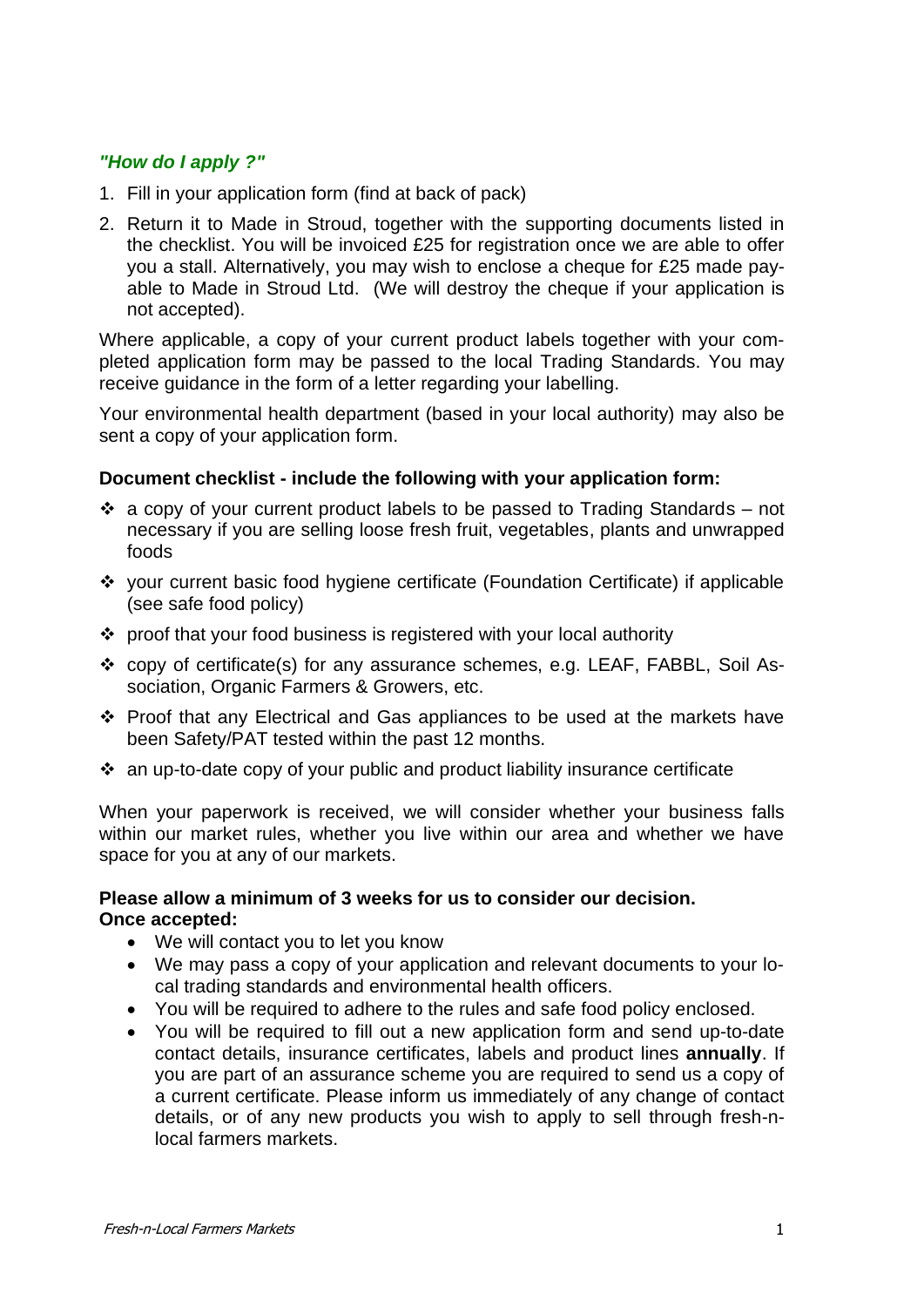#### *Further Training*

We are very concerned that all produce on sale is of the highest standard, and that farmers markets customers receive the best possible service.

We regularly send information about further training and relevant conferences and seminars through our stallholders' newsletters.

We encourage processors of high-risk foods to take an Intermediate Food Hygiene Certificate for all persons staffing your stall.

#### *Appeals*

If you are turned down for a stall and disagree with the decision, you can appeal to the board of directors of Made in Stroud Ltd.

#### *Grievance/Feedback Procedure*

Complaints/suggestions should be taken to Made in Stroud. Your complaint should be dealt with within two calendar months.

### **Rules for Farmers Markets**

- 1. **All produce must be locally grown or locally produced**. By local, we mean within 30 miles of the market, although applications will be sometimes considered from those within 80 miles if their product is not already represented at the market.
- 2. **Producers must only sell their own produce**. All produce must be detailed on the application form. A change of produce on sale at your stall is not permitted without re-application.
- 3. **Stalls must be staffed by the producer**, their family or a representative with a working knowledge of the production of the produce on sale. All staff selling unwrapped food or engaged in cooking must hold a basic food hygiene certificate.
- 4. **No bought-in or repackaged goods** may be sold at fresh-n-local farmers markets organised by Made in Stroud.

*Primary produce*, including meat and meat products, poultry, fresh fruit and vegetables, honey, plants, eggs, fish, milk, yogurt, cheese, ice-cream and butter.

- ❖ Primary produce must have been grown/reared by the stallholder. In the cases of beef and lamb, it will be considered appropriate for livestock farmers to finish beasts bought-in from neighbouring farms, using the criteria laid down by FABBL, 180 days for cattle, 90 days for lamb. In the cases of eggs and poultry, they must be free range. *Farmers using GM free animal feed are encouraged to display a sign saying so at the point of sale.*
- ❖ **Raw Meat products**, including processed meat products such as sausages and bacon, should **ONLY** be sold by the **primary producer**.
- ❖ **Cooked processed meat products** may include bought-in ingredients of local origin so long as production methods for the meat and the farm of origin are known. These should be clearly marked on the stall.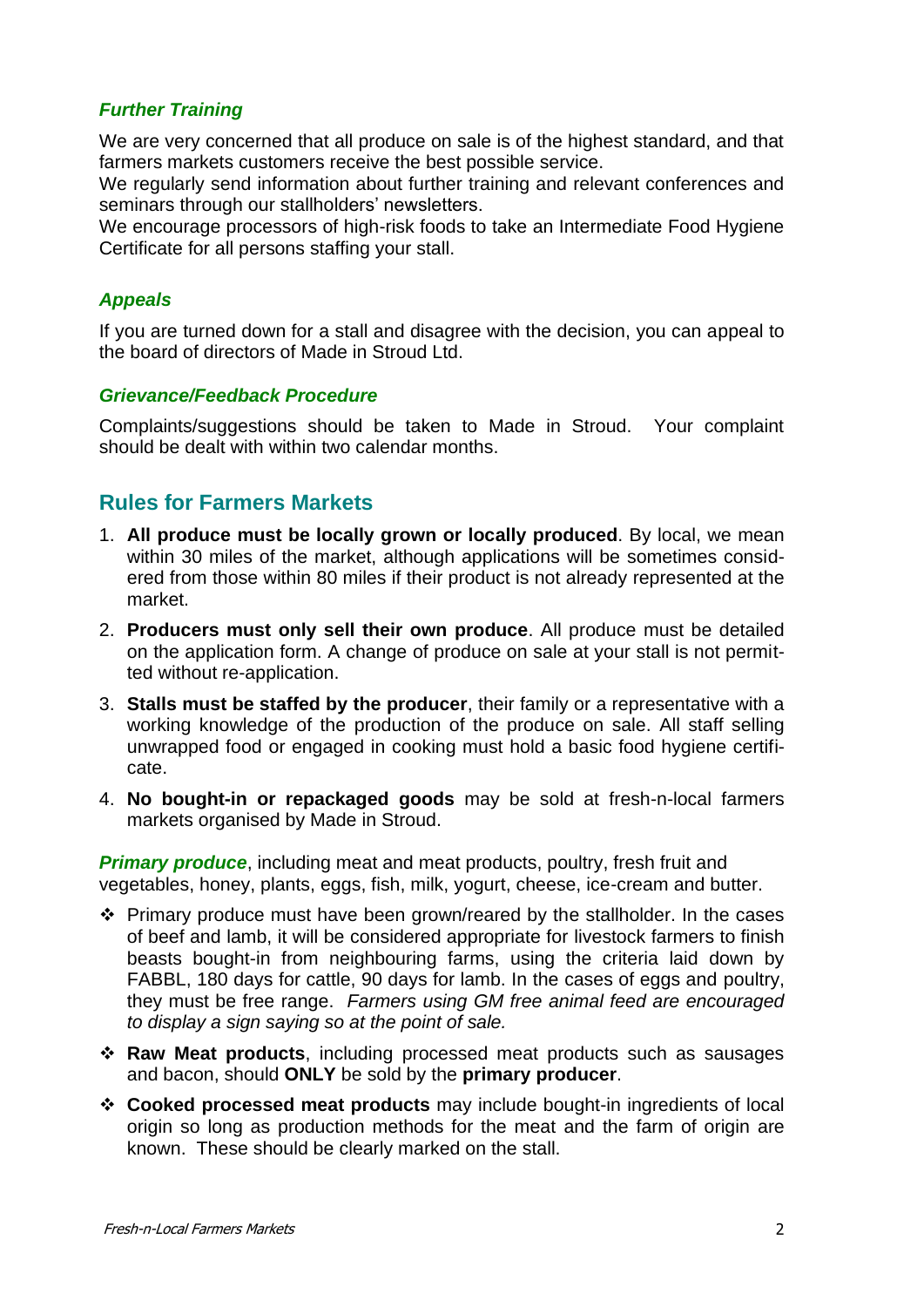*Secondary produce***, food and drink prepared from raw ingredients;** including bread, baked confectionery, jams and preserves, juice, alcoholic drinks, speciality products etc.

- ❖ Producers should be using as much local ingredient as available. Producers adding value/processing should be prepared to support the ethos of farmers markets by buying ingredients from local farmers and growers.
- ❖ Producers buying from local growers must have receipts as proof they are using local ingredients. Producers growing their own ingredients for use in secondary produce should make this clear in signage on the stall and in the application form.
- ❖ Local free-range eggs **must** be used for all cakes and baked products. No mixes or pie fillings will be accepted. In order to foster and maintain local agriculture and horticulture, priority will always be given to those processors using their own or locally sourced raw ingredients. Please contact us in the office or visit the website [www.fresh-n-local.co.uk](http://www.fresh-n-local.co.uk/) if you need information on sourcing local ingredients.
- ❖ Where no locally grown ingredients are sourced, producers may be accepted on a case by case basis, taking into account the above. We strongly encourage the use of fairly traded ingredients where they must be imported, and where the main ingredient is tea, coffee, chocolate or bananas, this **must** be fairly traded. We would encourage you to include the use of fair trade products in your marketing/publicity.
- ❖ The use of GM ingredients and derivatives in produce intended for sale at the farmers markets (e. g. in margarine oils and soya products) is not permitted.

#### *Game*

❖ Game shot or caught within the local area may be sold at farmers markets by the person licensed to hunt the game or a dealer who can produce receipts from a local, licensed hunter.

#### *Plants*

- ❖ We encourage the sale of plants grown from seed or cuttings, where some degree of skill is involved in the growing.
- ❖ Plugs of small plants may be purchased and potted on but must not be sold until they are well established and their roots are visible at the bottom of the pot.
- ❖ Under no circumstances may producers buy in mature plants for immediate resale. Some skill must be used in improving these plants prior to resale. It is an offence to take cuttings for eventual resale from plants protected by Plant Breeders' Rights. These plants are copyright.

#### **Savoury Products**

• Meat products (pies, quiches, pates etc) should be made using locally produced meat bought from a reputable butcher sourcing from local farms or cut in a licensed cutting room using locally farmed animals. Similarly, locally grown vegetables should also be used wherever possible.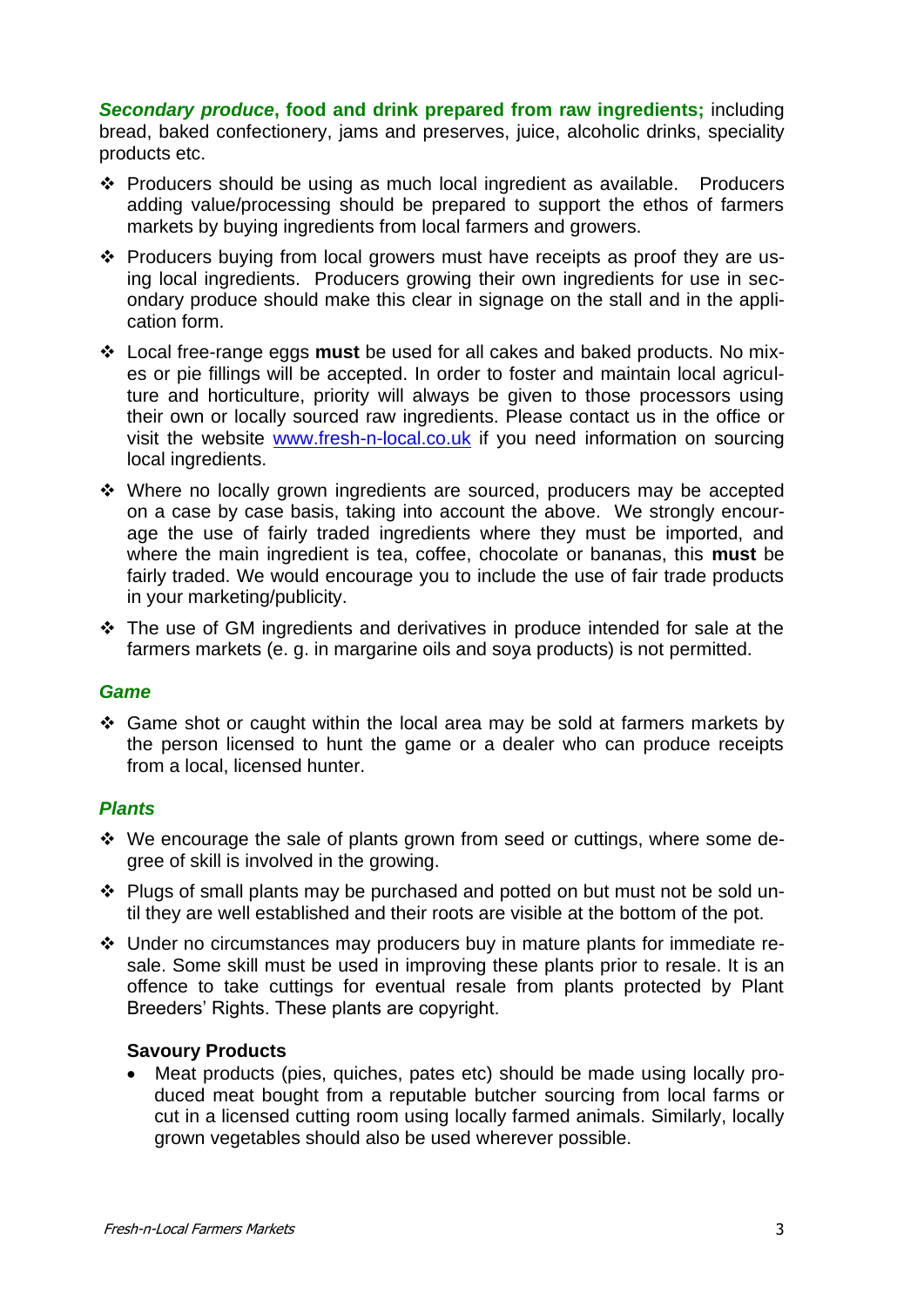#### **Baked confectionery and preserves**

- Free-range locally produced eggs must be used at all times.
- Locally milled flour MUST be used in all baking.
- Locally produced ingredients should be used in baked confectionery and preserves wherever possible; eg eggs, fruits, butter etc.
- We encourage the use of fairy traded products, and where the main ingredient is tea, coffee, chocolate or bananas, this must be fairly traded.
- Marmalade is permitted to be sold.

#### **Game**

• Including locally caught duck, venison, rabbits, hare etc, may be used in savoury products where available.

#### *Country Markets Ltd (previously known as WI Markets Ltd)*

#### **In addition to the rules and safe food policy aforementioned:**

❖ Producers selling through this co-operative are each required to apply using the application form in the pack so we have details of where the produce is being produced.

#### *Shared stalls*

- ❖ Producer co-operatives (not marketing co-operatives), seasonal producers, local groups and allotment holders will be allowed to share a stall on condition that:
	- the origin and nature of the goods is clearly marked.
	- A maximum of 2 producers may share a stall
	- Each of the producers represented on a shared stall has applied in writing using the application form and been accepted and have agreed the market rules

#### *Guest Stalls; charity or community organisations or occasional stalls*

- ❖ Subject to availability, no more than 10% of stalls at a market may be guest stalls.
- ❖ Guest stalls may attend each venue up to 2 times per year depending on the availability of space at the market.
- ❖ The guest stall holder must be either:
	- a local charitable organisation promoting or fundraising their activities
	- promoting Fair Trade by selling fairly traded products by local fair trade groups
	- promoting composting/home growing and other environmentally friendly schemes run by local authorities or other groups or organisations.
	- A Community group promoting local events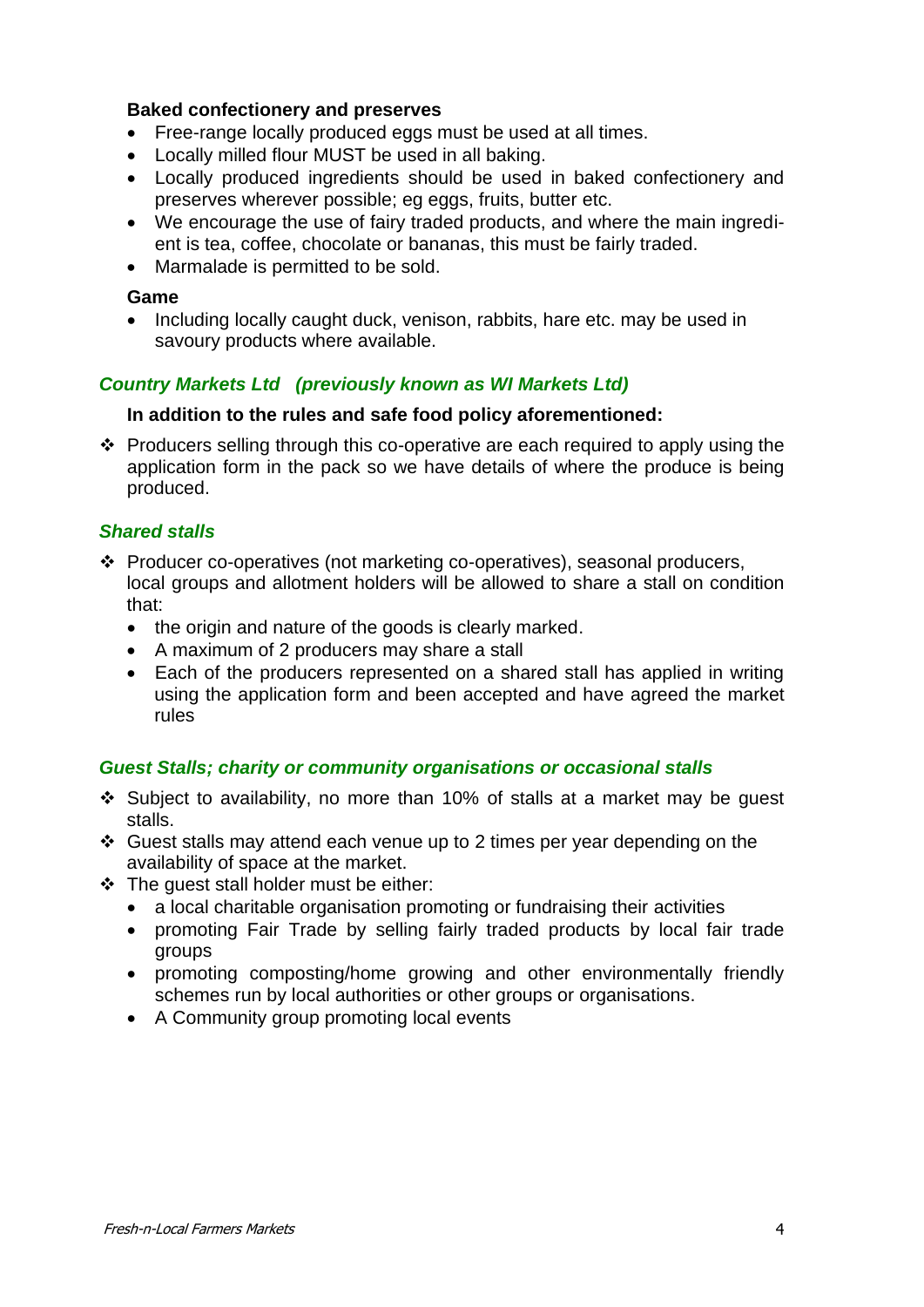#### *Please note*

- ❖ Only farms and processors registered with an approved sector body may use the term **"Organic"** to describe their produce. Ignoring this guideline is a contravention of Trading Standards Legislation and may result in being excluded from the market. Organic certificates should be displayed at the point of sale.
- ❖ If meat and vegetables are to be sold on the same stall, separate scales must be used to weigh the different produce.
- ❖ For the health of our customers, we encourage producers to use sugar, salt and fat advisedly and look into government guidelines for the reduction of these additives were applicable.
- ❖ Made in Stroud Ltd hold a premises licence for Stroud and Gloucester farmers markets and Swindon has a premises licence through the outlet centre. A temporary event notice must be obtained for markets in Stow by the stallholder selling the alcoholic beverages.
- ❖ Craft stalls and artists may be accepted at the farmers markets. A separate application form is used.
- ❖ Trading standards and environmental health officers will make unannounced visits to farmers markets to inspect standards.
- ❖ All stallholders are required to continue to supply Made in Stroud with an up-todate copy of their public and product liability insurance certificate.
- ❖ The allocation and location of stalls remains at the discretion of the farmers' market organiser, taking into account the mix of the market and local licensing legislation or restrictions.
- ❖ Any stallholder considered to be flouting any of the above regulations or of behaving unacceptably will receive a warning about their conduct. Any further disregard for the rules or uncooperative behaviour may result in a stallholder being excluded from the market for a fixed period or permanently.
- ❖ On registering with us we will hold your business information on our database for use with market bookings and occasional publicity.
- ❖ **Made in Stroud trading as "Fresh 'n' Local Farmers Markets" reserve the right to alter the stall layout at any farmers' market venue without prior notice.**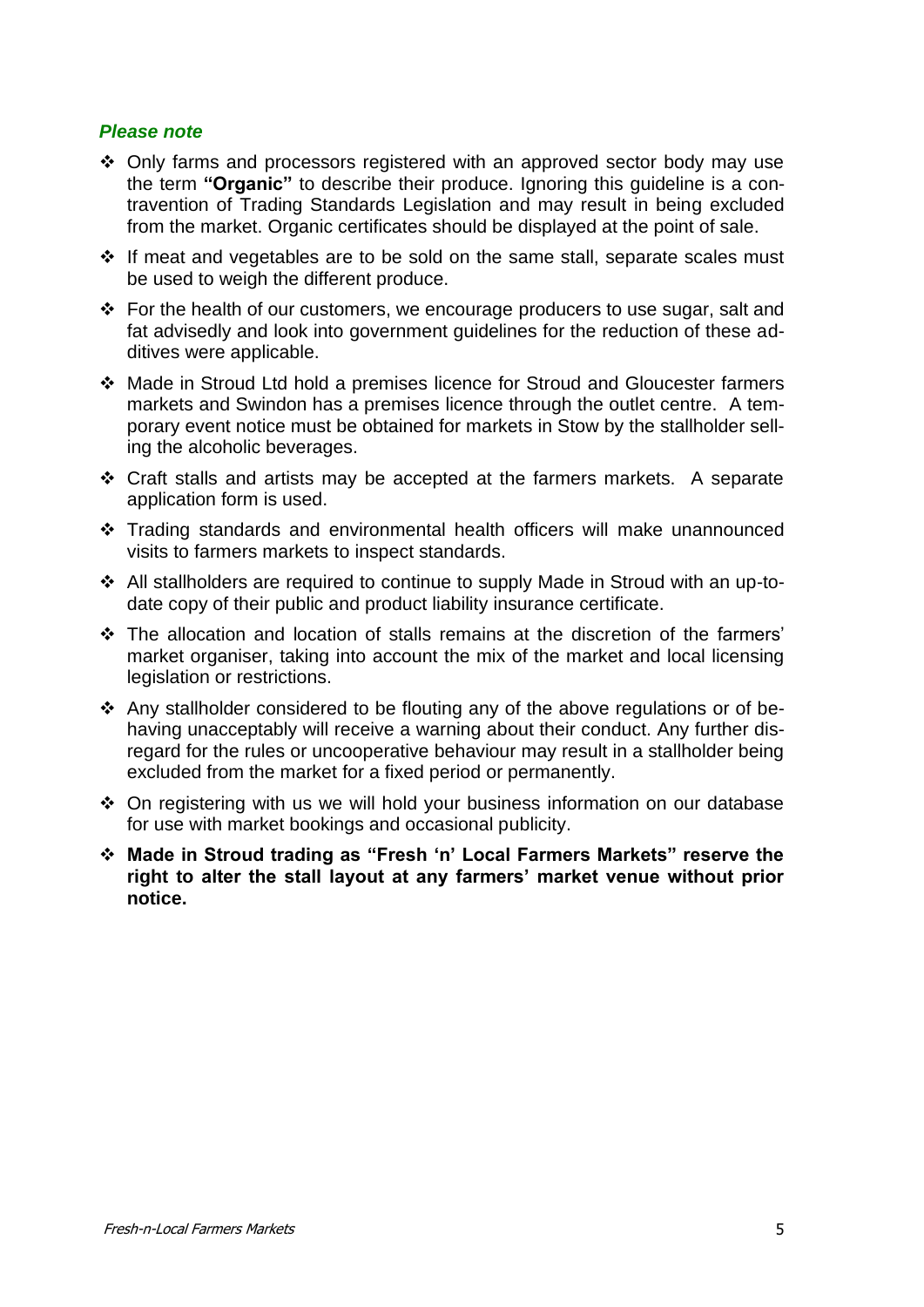## **Safe Food Policy**

*These guidelines are not a replacement to professional advice from your local Environmental Health and Trading Standards Officers and are intended only as a guide:*

- ❖ All food stallholders (with the exception of stallholders that only sell unprocessed fruit and vegetables) must hold a current basic food hygiene certificate. This should be on display at the market.
- ❖ All food stallholders must be registered as a food business with their local authority. There is no charge for this. Your Environmental Health Officer will be happy to advise you on the requirements.
- ❖ Those selling high-risk foods must use a suitable refrigeration unit to transport and display their goods, as advised by their EHO. Temperature guidelines for food storage and display for the duration of the market and during transportation to and from the market:
	- 8°C or below for refrigerated food on display.
	- 4°C for soft cheeses
	- 63°C or above for hot food on display.
	- –18°C is recommended for frozen food, which must be labelled as such.
- ❖ All stallholders must provide their own hand washing and utensil washing facilities if any unwrapped foods (including fruit and vegetables) are to be sold.
- ❖ All stalls are expected to have a professional appearance.
- ❖ A high standard of cleanliness must be maintained at all times.
- ❖ Stallholders must clearly display the name and address of their business on the stall. Where the business address is the same as the home address, Made in Stroud may be used as an address by arrangement to prevent burglary. (With the exception of limited companies, which must use their own registered office address.)
- ❖ All scales must be Weights and Measures approved and stamped as fit for use for trade.
- ❖ Current legislation should be applied to all labelling.
- ❖ Raw and cooked foods should always be kept apart so there is no risk of crosscontamination.
- ❖ Sensible steps should be taken to protect food from contamination.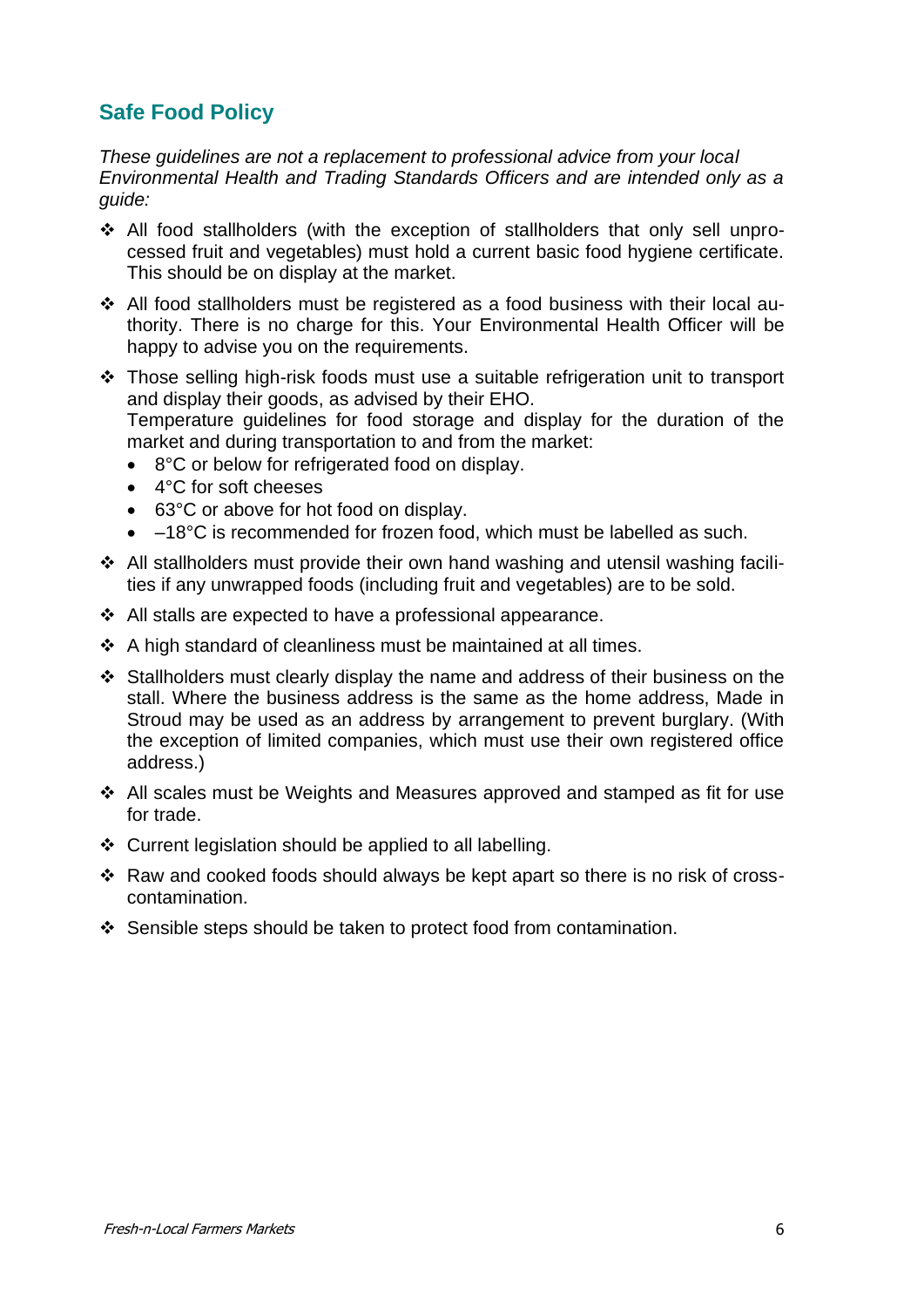### **Safety**

- ❖ Electrical equipment and gas-fired appliances must be designed and constructed to a suitable standard and must be regularly checked and maintained by a competent person. All Electrical and Gas appliances used at the market must be PAT/Safety tested every 12 months.
- ❖ Electrical appliances, cables and connections must be either protected from exposure to the elements or must comply with appropriate British Standards for use in wet conditions. Electrical cables must be protected from damage.
- ❖ Some type of shield between the public and cooking facilities must be erected. Stallholders engaged in cooking must have a fire blanket and appropriate type of fire extinguisher on hand.
- ❖ The area around the stall must be kept free from obstruction and tripping or slipping hazards.

We recommend traders familiarise themselves with the **Industry Guide to Good Hygiene Practice for Markets and Fairs.** (

Your Environmental Health and Trading Standards Departments will be happy to discuss any enquiries that you may have regarding environmental health and trading standards issues.

### **Free Advice Available**

#### **Weights and Measures, Labelling**

| Swindon Borough Council |  |
|-------------------------|--|
|                         |  |

#### **Food Safety, Health and Safety** *Contact you local authority Environmental Health Department*

| Swindon Borough Council (Alison Norman) 01793 466737 |  |
|------------------------------------------------------|--|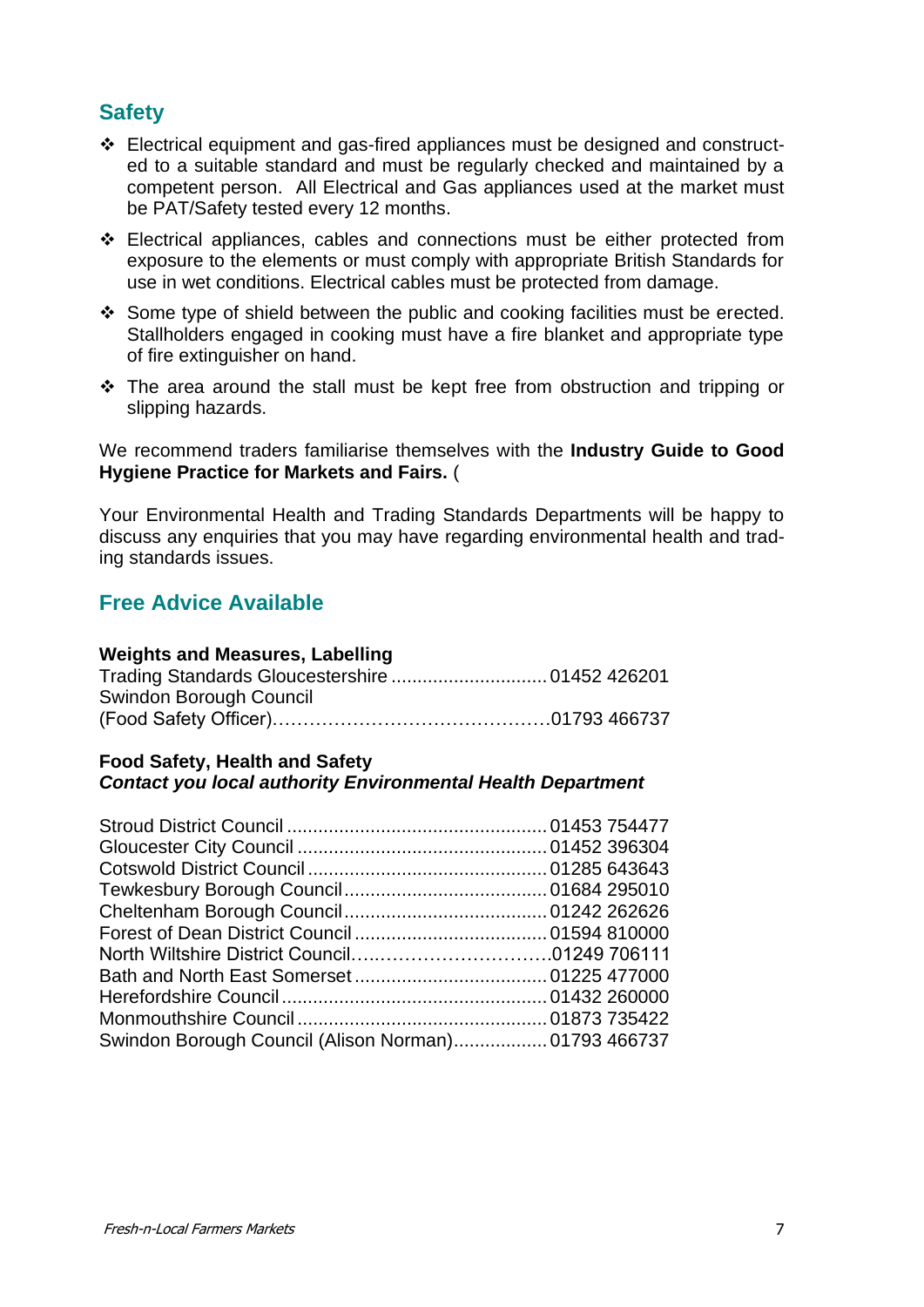## **Fresh-n-Local Stallholder's Application Form**

his form is for the exclusive of Made in Stroud Ltd, Trading Standards and Environmental Health Officers.

| Please make a copy for your own records. |  |
|------------------------------------------|--|
| Name of Markets which you wish to attend |  |
| Name of all Market(s) currently attended |  |
|                                          |  |
| <b>Your Name</b>                         |  |
| <b>Business Name</b>                     |  |

| <b>Business address</b> |
|-------------------------|
|                         |
|                         |
|                         |
|                         |
|                         |
|                         |
|                         |
|                         |

## **Home address …………………………………………...…...…………… ………………………………………….…..……...……… ………………………………………….…….…………… …...……………………………………..…….……………** Postcode ……………………………..……… Telephone …………………………….……… Mobile …………………………………………

Acreage (if applicable) ………………………………………… Holding No ……………..  $\boxtimes$  Please tick the box that best describes your core business

| Fruit<br>Vegetables<br>Cheese and dairy produce<br>Eggs<br>Raw meat and meat products<br>Bread/pastries/baked goods<br>$\Box$                                                                                                                                                                          | Hot/cold food to take away<br>$\perp$<br>Honey products<br>Preserves<br><b>Drinks</b><br><b>Plants/flowers</b> |  |  |  |
|--------------------------------------------------------------------------------------------------------------------------------------------------------------------------------------------------------------------------------------------------------------------------------------------------------|----------------------------------------------------------------------------------------------------------------|--|--|--|
| Please list <b>all the products or produce you intend to sell</b> at Farmers Markets. You will only<br>be permitted to sell produce listed below, and may be asked to remove any undeclared items. If<br>you change your trade or develop new lines, you will need to fill out a new application form. |                                                                                                                |  |  |  |
|                                                                                                                                                                                                                                                                                                        |                                                                                                                |  |  |  |
| Please circle the months in which you are able to sell your produce or products.<br>All Year<br>Feb<br>Jan<br>Mar<br>May<br>Apr<br>Jun                                                                                                                                                                 | Nov<br>Jul<br>Sep<br>Dec<br>Aug<br>Oct                                                                         |  |  |  |